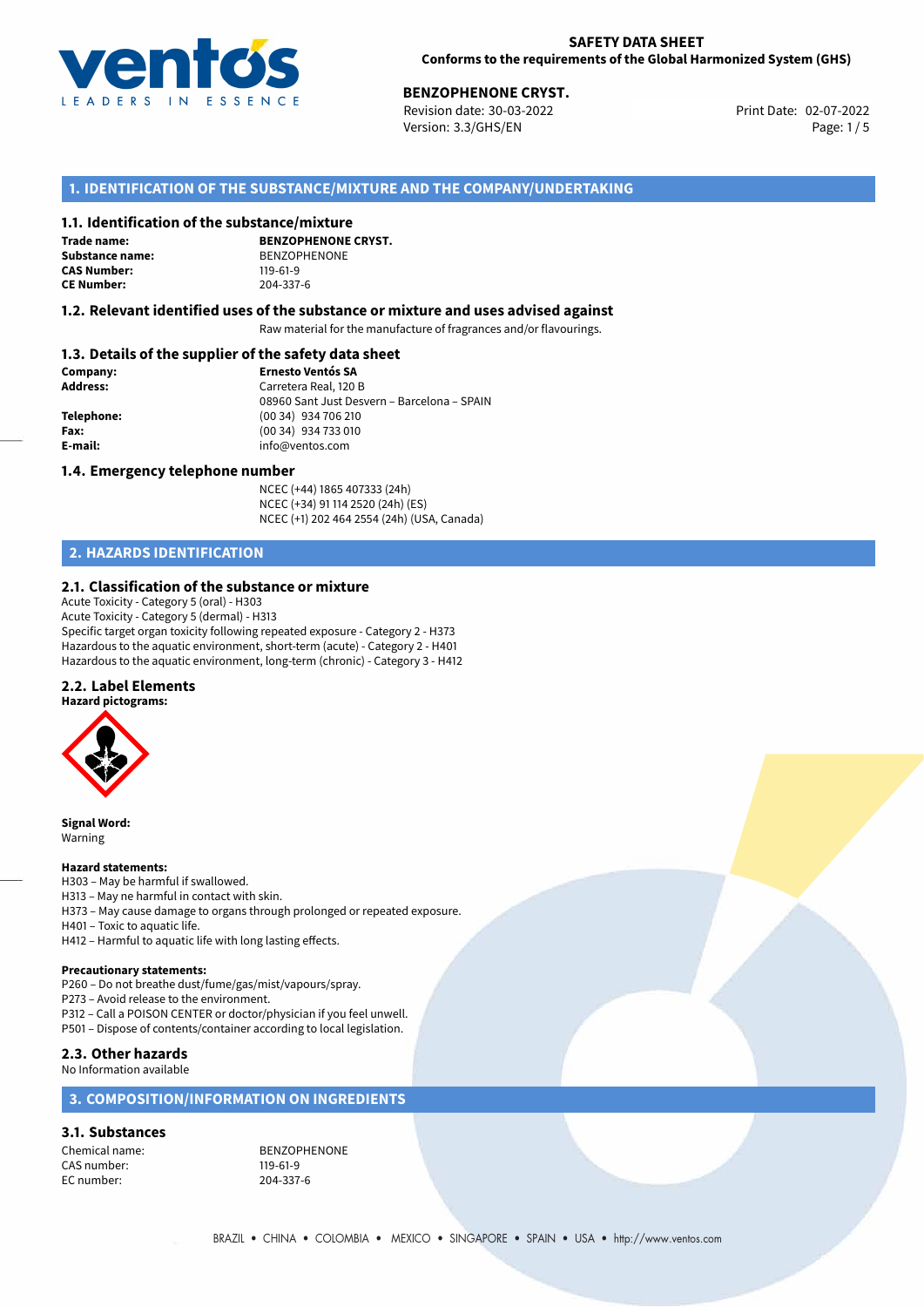

02-07-2022 **BENZOPHENONE CRYST.** Revision date: 30-03-2022 Print Date: Version: 3.3/GHS/EN Page: 2 / 5

## **Hazardous constituents:**

| <b>Chemical Name</b> | % (w/w)   | <b>CAS No</b><br><b>EC No</b> | <b>Classification according to GHS</b>                                                                                                                                                                                                                                                                                                      |
|----------------------|-----------|-------------------------------|---------------------------------------------------------------------------------------------------------------------------------------------------------------------------------------------------------------------------------------------------------------------------------------------------------------------------------------------|
| BENZOPHENONE         | $\geq$ 50 | 119-61-9<br>204-337-6         | Acute Toxicity - Category 5 (oral) - H303<br>Acute Toxicity - Category 5 (dermal) - H313<br>Specific target organ toxicity following repeated exposure - Category 2 - H373<br>Hazardous to the aquatic environment, short-term (acute) - Category 2 - H401<br>Hazardous to the aquatic environment, long-term (chronic) - Category 3 - H412 |

[See the full text of the hazard statements in section 16.](#page-4-0)

## **3.2. Mixtures**

Not applicable.

# **4. FIRST-AID MEASURES**

## **4.1. Description of necessary first aid measures**

| Ingestion:    | Rinse mouth with water.                                                                                               |
|---------------|-----------------------------------------------------------------------------------------------------------------------|
|               | Obtain medical advice.                                                                                                |
|               | Keep at rest. Do not induce vomiting.                                                                                 |
| Eye contact:  | In case of contact with eyes, rinse immediately with plenty of water for at least 15 minutes and seek medical advice. |
| Inhalation:   | Remove person to fresh air and keep at rest.                                                                          |
|               | Seek immediate medical advice.                                                                                        |
| Skin contact: | Take off immediately all contaminated clothing.                                                                       |
|               | Thoroughly wash affected skin with soap and water.                                                                    |
|               | Seek medical attention if symptoms persist.                                                                           |

## **4.2. Most important symptoms and effects, both acute and delayed**

No information available.

# **4.3. Indication of any immediate medical attention and special treatment needed**

No information available.

# **5. FIRE-FIGHTING MEASURES**

## **5.1. Extinguishing Media**

Water spray, carbon dioxide, dry chemical powder or appropriate foam. For safety reasons do not use full water jet.

## **5.2. Special hazards arising from the substance or mixture**

Known or Anticipated Hazardous Products of Combustion: Emits toxic fumes under fire conditions.

## **5.3. Advice for firefighters**

High temperatures can lead to high pressures inside closed containers. Avoid inhalation of vapors that are created. Use appropriate respiratory protection. Do not allow spillage of fire to be poured into drains or watercourses. Wear self-contained breathing apparatus and protective clothing.

## **6. ACCIDENTAL RELEASE MEASURES**

## **6.1. Personal precautions, protective equipment and emergency procedures**

Evacuate surronding areas. Ensure adequate ventilation. Keep unnecessary and unprotected personnel from entering. Do not breathe vapor/spray. Avoid contact with skin and eyes. Information regarding personal protective measures: see section 8.

## **6.2. Environmental precautions**

To avoid possible contamination of the environment, do not discharge into any drains, surface waters or groundwaters.

## **6.3. Methods and materials for containment and cleaning up**

Cover with an inert, inorganic, non-combustible absorbent material (e.g. dry-lime, sand, soda ash). Place in covered containers using non-sparking tools and transport outdoors. Avoid open flames or sources of ignition (e.g. pilot lights on gas hot water heater). Ventilate area and wash spill site after material pickup is complete.

## **6.4. Reference to other sections**

Information regarding exposure controls, personal protection and disposal considerations can be found in sections 8 and 13.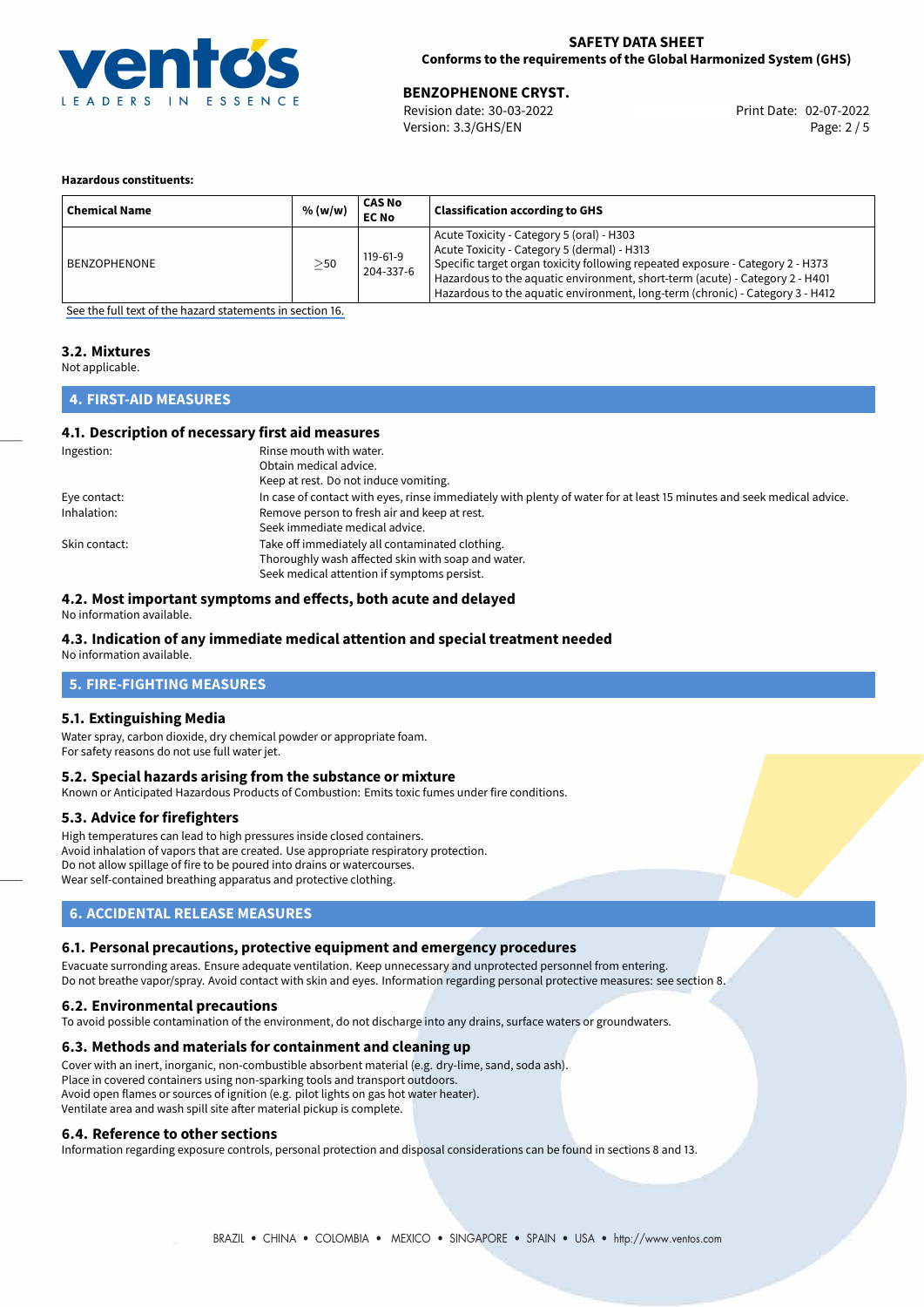

02-07-2022 **BENZOPHENONE CRYST.** Revision date: 30-03-2022 Print Date: Version: 3.3/GHS/EN Page: 3 / 5

# **7. HANDLING AND STORAGE**

# **7.1. Precautions for safe handling**

Do not store or handle this material near food or drinking water. Do not smoke. Avoid contact with the eyes, skin and clothing. Wear protective clothing and use glasses. Observe the rules of safety and hygiene at work. Keep in the original container or an alternative made from a compatible material.

# **7.2. Conditions for safe storage, including any incompatibilities**

Store in tightly closed and preferably full containers in a cool, dry and ventilated area, protected from light. Keep away from sources of ignition (e.g. hot surfaces, sparks, flame and static discharges). Keep away from incompatible materials (see section 10).

## **7.3. Specific end use(s)**

No information available.

**8. EXPOSURE CONTROLS AND PERSONAL PROTECTION**

# **8.1. Control parameters**

Components with occupational exposure limits: None known.

## **8.2. Exposure controls**

Measures should be taken to prevent materials from being splashed into the body. Provide adequate ventilation, according to the conditions of use. Use a mechanical exhaust if required.

## **8.3. Individual protection measures, such as personal protective equipment**

| Eye/Face protection:             | Chemical safety goggles are recommended. Wash contaminated goggles before reuse.                                                            |
|----------------------------------|---------------------------------------------------------------------------------------------------------------------------------------------|
| Hand Protection:                 | Chemical-resistant gloves are recommended. Wash contaminated gloves before reuse.                                                           |
| Body protection:                 | Personal protective equipment for the body should be selected based on the task being performed and the risks<br>involved.                  |
| Respiratory Protection:          | In case of insufficient ventilation, use suitable respiratory equipment.                                                                    |
| Environmental exposure controls: | Emissions from ventilation or process equipment should be checked to ensure they comply with environmental<br>protection legislation.       |
|                                  | In some cases, filters or engineering modifications to the process equipment will be necessary to reduce emissions to<br>acceptable levels. |
|                                  |                                                                                                                                             |

# **9. PHYSICAL AND CHEMICAL PROPERTIES**

## **9.1. Information on basic physical and chemical properties**

| Appearance:                                | Solid                          |  |
|--------------------------------------------|--------------------------------|--|
| Colour:                                    | Conforms to standard           |  |
| Odour:                                     | Conforms to standard           |  |
| Odour theshold:                            | Not determined                 |  |
| pH:                                        | Not determined                 |  |
| Melting point/freezing point:              | 47                             |  |
| Boling point/boiling range $(^{\circ}C)$ : | 306                            |  |
| Flash point:                               | 145 $\degree$ C                |  |
| Evaporation rate:                          | Not determined                 |  |
| Flammability:                              | Not determined                 |  |
| Lower flammability/Explosive limit:        | Not determined                 |  |
| Upper flammability/Explosive limit:        | Not determined                 |  |
| Vapour pressure:                           | $<$ 0,1 mbar to 20 $\degree$ C |  |
| Vapour Density:                            | 6,3                            |  |
| Density:                                   | Not determined                 |  |
| Relative density:                          | Not determined                 |  |
| Water solubility:                          | <b>INSOLUBLE IN WATER</b>      |  |
| Solubility in other solvents:              | <b>SOLUBLE IN ETHANOL</b>      |  |
| Partition coefficient n-octanol/water:     | 3,2                            |  |
| Auto-ignition temperature:                 | Not determined                 |  |
| Decomposition temperature:                 | Not determined                 |  |
| Viscosity, dynamic:                        | Not determined                 |  |
| Viscosity, kinematic:                      | Not determined                 |  |
| Explosive properties:                      | Not determined                 |  |
| Oxidising properties:                      | <b>NONE EXPECTED</b>           |  |
|                                            |                                |  |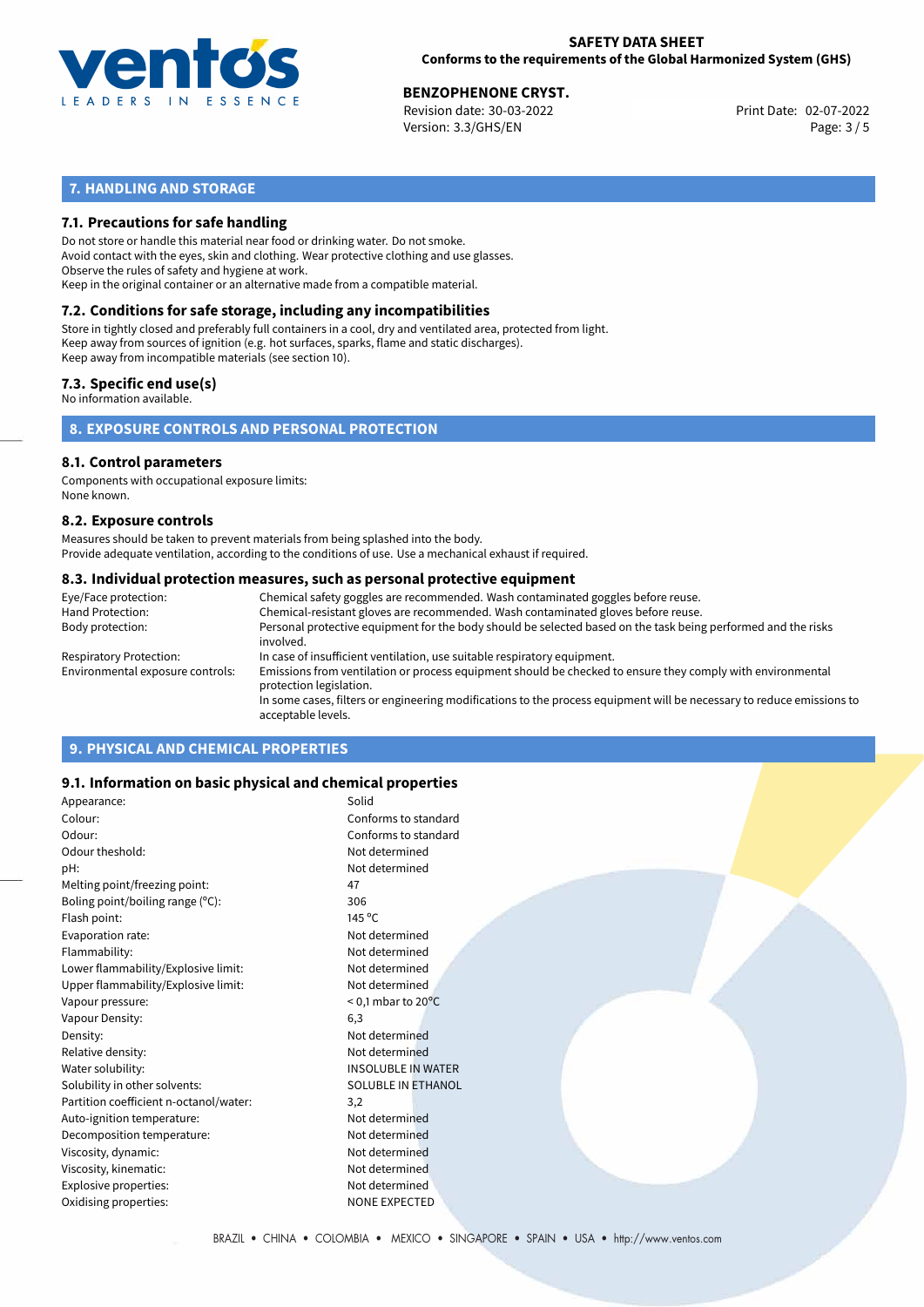

02-07-2022 **BENZOPHENONE CRYST.** Revision date: 30-03-2022 Print Date: Version: 3.3/GHS/EN Page: 4 / 5

# **10. STABILITY AND REACTIVITY**

## **10.1. Reactivity**

No hazardous reactions if stored and handled as prescribed/indicated.

# **10.2. Chemical stability**

The product is stable if stored and handled as prescribed/indicated.

## **10.3. Possibility of hazardous reactions**

No hazardous reactions if stored and handled as prescribed/indicated.

## **10.4. Conditions to Avoid**

Conditions to Avoid: Excessive heat, flame or other ignition sources.

## **10.5. Incompatible materials**

Avoid contact with strong acids and bases and oxidizing agents.

## **10.6. Hazardous decomposition products**

During combustion may form carbon monoxide and unidentified organic compounds.

# **11. TOXICOLOGICAL INFORMATION**

| Acute toxicity                    | May be harmful if swallowed. May ne harmful in contact with skin.         |
|-----------------------------------|---------------------------------------------------------------------------|
| <b>Skin corrosion/irritation</b>  | Based on the data available, the criteria for classification are not met. |
| Serious eye damage/irritation     | Based on the data available, the criteria for classification are not met. |
| Respiratory or skin sensitisation | Based on the data available, the criteria for classification are not met. |
| <b>Germ cell mutagenicity</b>     | Based on the data available, the criteria for classification are not met. |
| Carcinogenicity                   | Based on the data available, the criteria for classification are not met. |
| <b>Reproductive toxicity</b>      | Based on the data available, the criteria for classification are not met. |
| <b>STOT-single exposure</b>       | Based on the data available, the criteria for classification are not met. |
| <b>STOT-repeated exposure</b>     | May cause damage to organs through prolonged or repeated exposure.        |
| <b>Aspiration hazard</b>          | Based on the data available, the criteria for classification are not met. |

## **12. ECOLOGICAL INFORMATION**

## **12.1. Toxicity**

**Assessment:** Toxic to aquatic life. Harmful to aquatic life with long lasting effects. **Experimental/calculated data:** · Toxicity for algae: ErC50 (72h) : 3,5 mg/L. (OECD 201).

## **12.2. Degradability**

Biodegradation : Readily biodegradable. (OECD 301 F).

## **12.3. Bioaccumulative potential**

- No information available.
- **12.4. Soil mobility** No information available.

# **12.5. Other adverse effects**

See also sections 6, 7, 13 and 15 Do not allow to get into waste water or waterways.

## **13. DISPOSAL CONSIDERATIONS**

## **13.1. Waste treatment methods**

Dispose of in accordance with national and local environmental regulations.